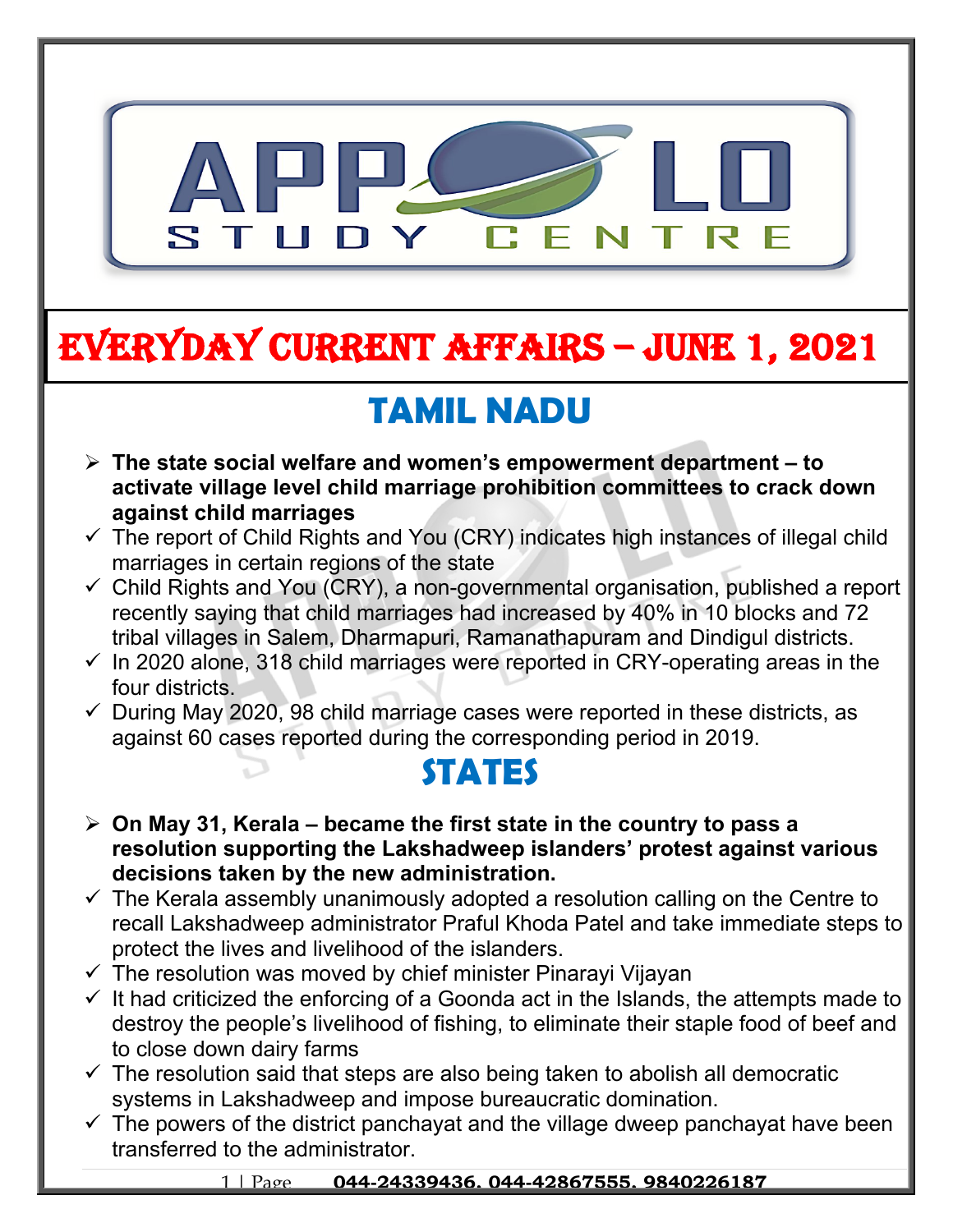$\checkmark$  The departments of fisheries, health, education, animal husbandry and agriculture are also being removed from the control of the district panchayat.

#### **NATIONAL**

- **India to soon commence trials to test the safety, immunogenicity and efficacy after mixing doses of different brands of anti-Covid-19 vaccines**
- $\checkmark$  The trials will currently include Covaxin, Covishield and Sputnik-V which have emergency use authorisation in the country
- $\checkmark$  Some studies in the UK and Spain have shown mixing of Pfizer and AstraZeneca vaccines to be safe and immunogenic.
- $\checkmark$  The decision has also been endorsed by the National Technical Advisory Group on Immunisation (NTAGI).
- $\checkmark$  The study is expected to start soon and likely to take about two months
- $\checkmark$  It will be conducted by the government in collaboration with vaccine manufacturers.
- $\checkmark$  Apart from testing the feasibility of mixing doses of different vaccines, the study will also evaluate whether mixing of doses help boost immune response to the virus.
- $\checkmark$  It has to be recalled that India has recently changed the dosing schedule for Covishield to 12-16 weeks
- $\checkmark$  The government also plans to review the live data generated from vaccination of people over next three months to see whether increasing the gap also impacts the immune response or help generate more antibodies.
- $\checkmark$  In January 2021, Britain allowed people to be given a different vaccine for second dose on rare occasions like "vaccine shortage"
- **The Indian Council of Medical Research (ICMR), along with the Chennaibased National Institute of Epidemiology (NIE) - has launched a nationwide study to determine vaccine effectiveness in preventing severe Covid-19 infection.**
- $\checkmark$  The study will be carried out at 11 sites across 10 cities.
- $\checkmark$  The research will assess real-world efficacy of the Covid vaccines by tracking nearly 3,900 citizens.
- $\checkmark$  Of these, 1,300 will be Covid-positive people who were hospitalised after vaccination.
- $\checkmark$  The rest will be people who have tested negative (via RT-PCR), but have been vaccinated
- $\checkmark$  The research will help determine true vaccine ability, especially since there have been reports of people testing positive and hospitalized after inoculation.
- $\checkmark$  The 11 sites picked for the ICMR-NIE research are all hospitals in Maharashtra, Rajasthan, Gujarat, Odisha, Delhi and Tamil Nadu.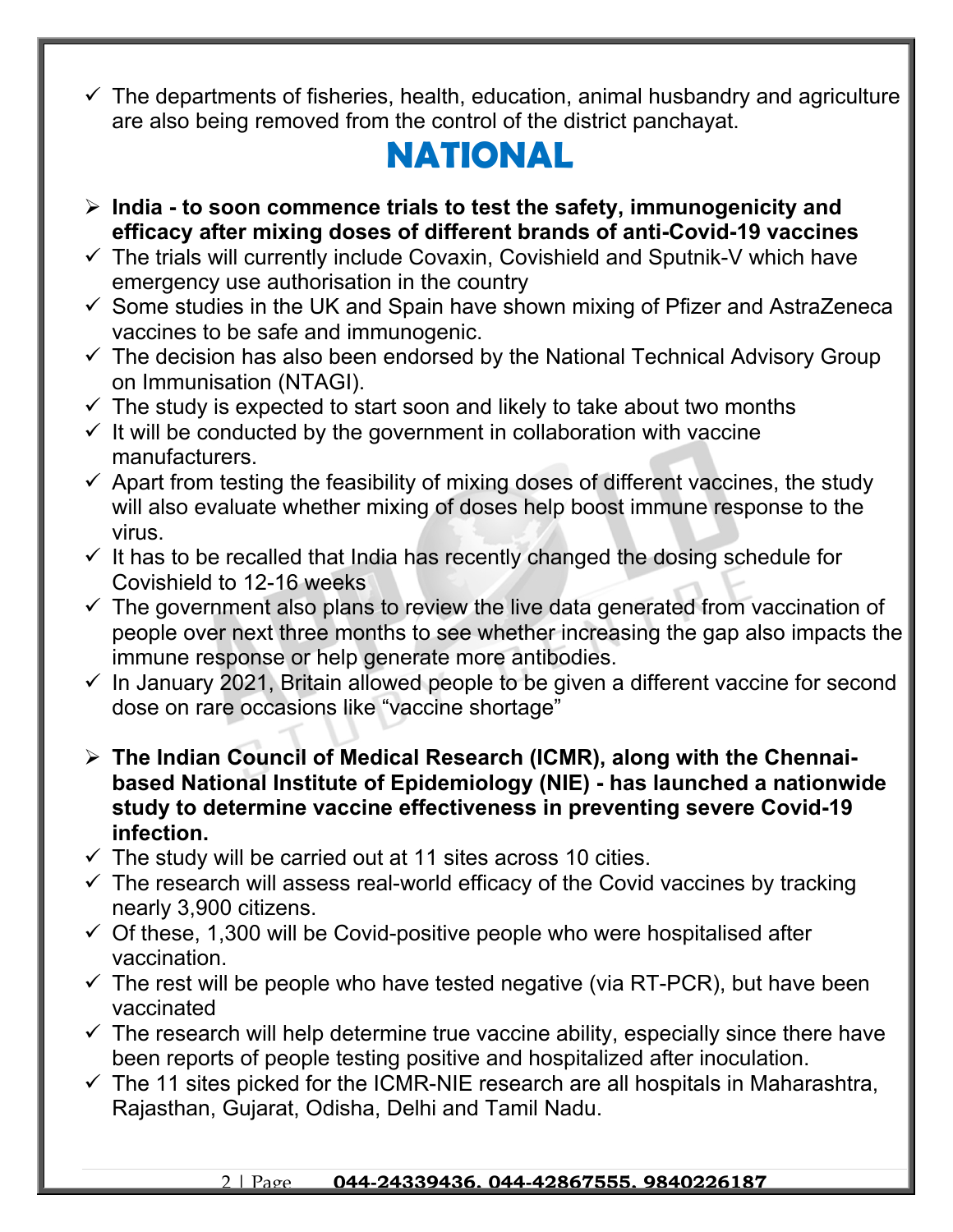## **INTERNATIONAL**

- **On May 31, China's ruling Communist Party said that it would allow all married couples to have three children**
- $\checkmark$  This puts an end to the two-child policy that has failed to boost the country's declining birthrates
- $\checkmark$  China faces a severe shortage of workers, thereby affecting the economy in the near future.



- $\checkmark$  The party made the announcement after a meeting by the Politburo, a top decision-making body.
- $\checkmark$  It said the decision would "improve the country's population structure and help implement a national strategy to actively respond to the aging population".
- $\checkmark$  China's family planning restrictions were introduced in 1980, when the party first imposed a "one-child" policy to slow population growth
- $\checkmark$  In 2013, the government allowed parents who were from one-child families to have two children themselves.
- $\checkmark$  Two years later, the limit was raised to two children for everyone, effective January 1, 2016.
- $\checkmark$  Further, the supportive measures by the government were also announced alongwith the new policy
- $\checkmark$  Accordingly, the government will lower educational costs for families, step up tax and housing support, guarantee the legal interests of working women and clamp down on "sky-high" dowries
- $\checkmark$  Births in China have fallen for four consecutive years, including in 2020, when the number of babies born dropped to the lowest since the Mao era.
- $\checkmark$  The total fertility rate an estimate of the number of kids born over a woman's lifetime — now stands at 1.3, well below the replacement rate of 2.1.
- $\checkmark$  In 2020, the number of people age 60 and above in China stood at 264 million, accounting for 18.7% of the population.
- $\checkmark$  That figure is set to grow to over 300 million people, or about one-fifth of the population, by 2025, according to the government.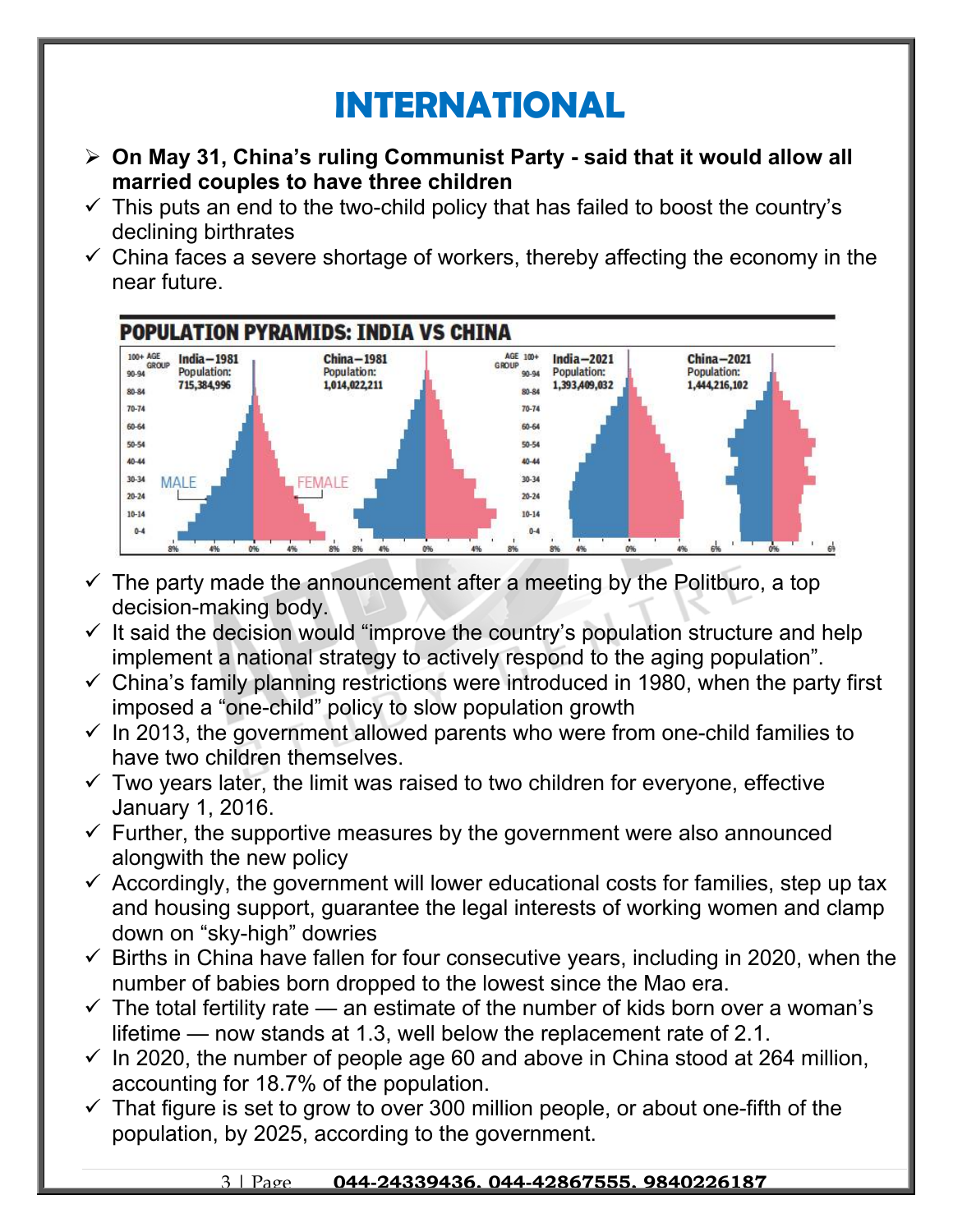- **On May 31, the World Health Organisation has revealed the new names of coronavirus variants by replacing the alphanumeric names**
- $\checkmark$  The WHO had now assigned the letters of the Greek alphabet in a bid to simplify discussion, avoid complication and to ensure easy pronunciation.
- $\checkmark$  Accordingly, the variant in India B.1.617 is split into sub-lineages
- $\checkmark$  The B.1.617.2 variant of concern is named as 'Delta', while the B.1.617.1 variant of interest is called 'Kappa'.
- $\checkmark$  The other three variants considered "of concern" by the WHO and known generally by the public as the variants found in UK, South Africa, Brazil have now been given the letters Alpha, Beta, Gamma, according to the order of their detection.
- $\checkmark$  Other variants of interest continue down the alphabet.
- $\checkmark$  Historically, viruses have often been associated with the locations.

# **SCIENCE, TECHNOLOGY & ENVIRONMENT**

- **Hyderabad-based specialty biopharma player, Celon Laboratories has developed an alternative emulsion-based Amphotericin B injection**
- $\checkmark$  Liposomal Amphotericin B is used to treat Mucormycosis, more commonly known as black fungus
- $\checkmark$  The company developed the emulsion-based formulation for the drug in-house in just three weeks
- $\checkmark$  It has a capacity to manufacture 10,000 vials per day, which will be enough to cater to nearly 6,000 patients per month.
- $\checkmark$  Celon Labs has been manufacturing Liposomal Amphotericin B since 2013
- $\checkmark$  However, the unavailability of a critical ingredient lipoids, which is sourced from Germany, forced the company to develop the emulsion-based formulation.
- $\checkmark$  The ingredients in the injection include Amphotericin API, soyabean oil, egg lecithin and glycerin.
- $\checkmark$  The emulsion-based formulation is an ideal alternative to Liposomal Amphotericin B in combating black fungus

#### **DEFENCE**

- **On May 31, India announced its second negative arms imports list, in a bid to boost domestic defence production and exports**
- $\checkmark$  As per the new list, 108 `items' will be progressively banned from December 2021 to December 2025
- $\checkmark$  The defence ministry's second arms embargo list is now called as the 'second positive indigenisation list'
- $\checkmark$  It includes only a few fully-formed weapon systems, platforms and sensors.
- $\checkmark$  These include next-generation corvettes, single-engine light helicopters, AEW&C (airborne early warning and control) systems, medium-power radars for mountains, land-based MRSAM (medium-range surface-to-air missile) systems,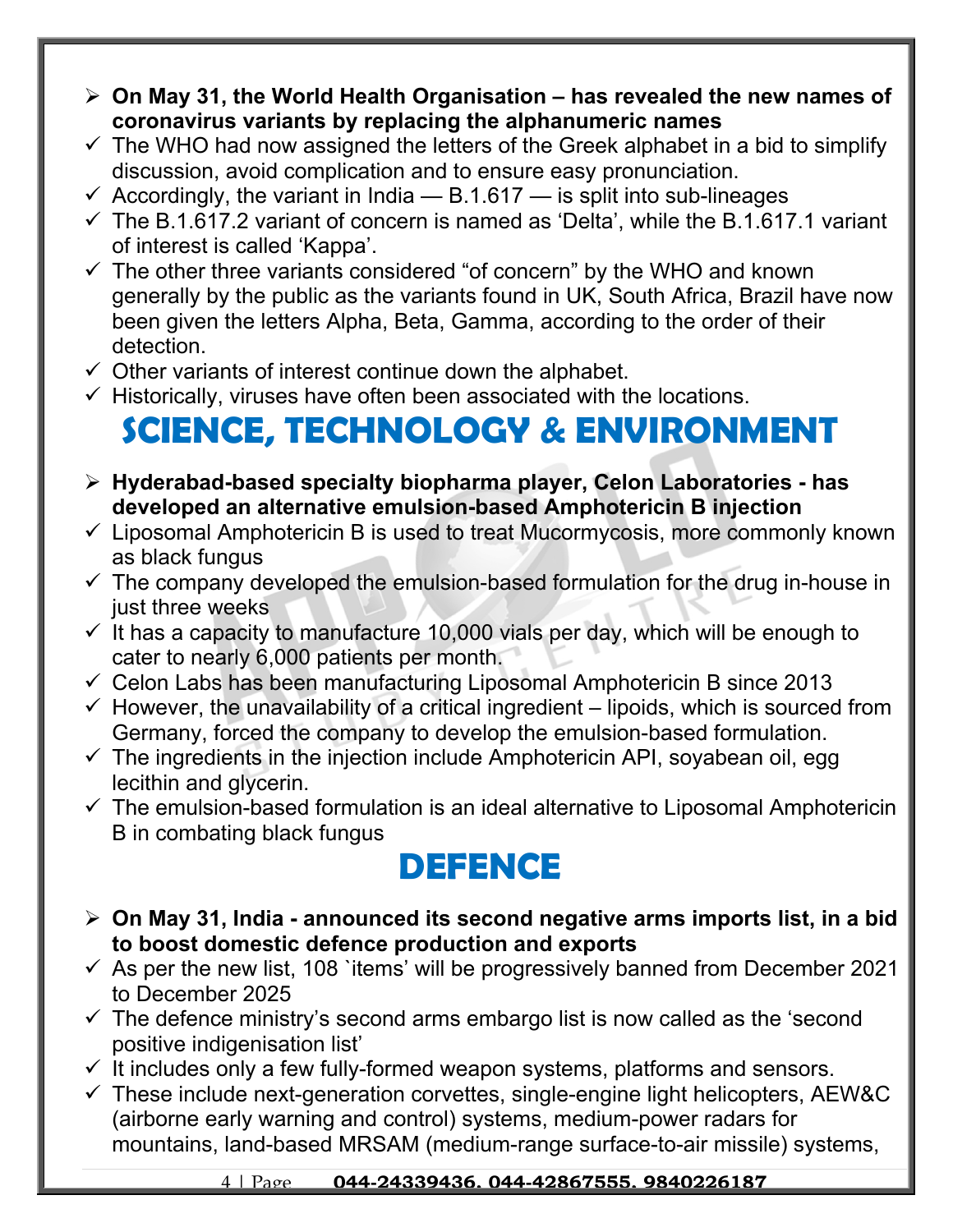mini fixed-wing UAVs, battlefield surveillance radars, anti-material rifles and infantry mine-protected combat vehicles.

- $\checkmark$  The bulk of the list, however, includes sub-systems, peripherals, accessories and some types of ammunition.
- $\checkmark$  They range from steering gear for warships, thermal imaging sights for small arms and fire detection-suppression systems for tanks to air conditioning plants for submarines, high-altitude water-purification systems and drop-tanks for Jaguar and Mirage-2000 fighters.

#### **ECONOMY**

- **The Indian economy grew 1.6% in the January-March quarter of 2020-21, according to the data released by the National Statistical Office (NSO) on May 31**
- $\checkmark$  The sharp recovery comes after two consecutive quarters of contraction due to the impact of the strict lockdown
- $\checkmark$  For the full year, however, the GDP contracted 7.3%, lower than the estimated 8% earlier
- $\checkmark$  The 7.3% contraction was the sharpest in nearly four-decades as the Covidinduced lockdown hurt the economy
- $\checkmark$  India was among the few leading global economies that witnessed positive yearon-year growth in the six months of October'20 -March'21
- $\checkmark$  The other economies that registered positive growth in the last two consecutive quarters are China, Taiwan and Vietnam
- $\checkmark$  The NSO data showed growth in the March quarter was robust across sectors with agriculture, industry and services sector displaying signs of revival.
- **The Centre closed last year with a fiscal deficit of 9.2% of GDP, against the revised estimate of 9.5%, on account of better than expected revenue receipts.**
- $\checkmark$  However, this is the highest fiscal deficit on record for the Centre
- The actual fiscal deficit was estimated at ₹18.2 lakh crore, as against ₹18.4 lakh crore in the revised estimates presented by finance minister Nirmala Sitharaman at the start of February.

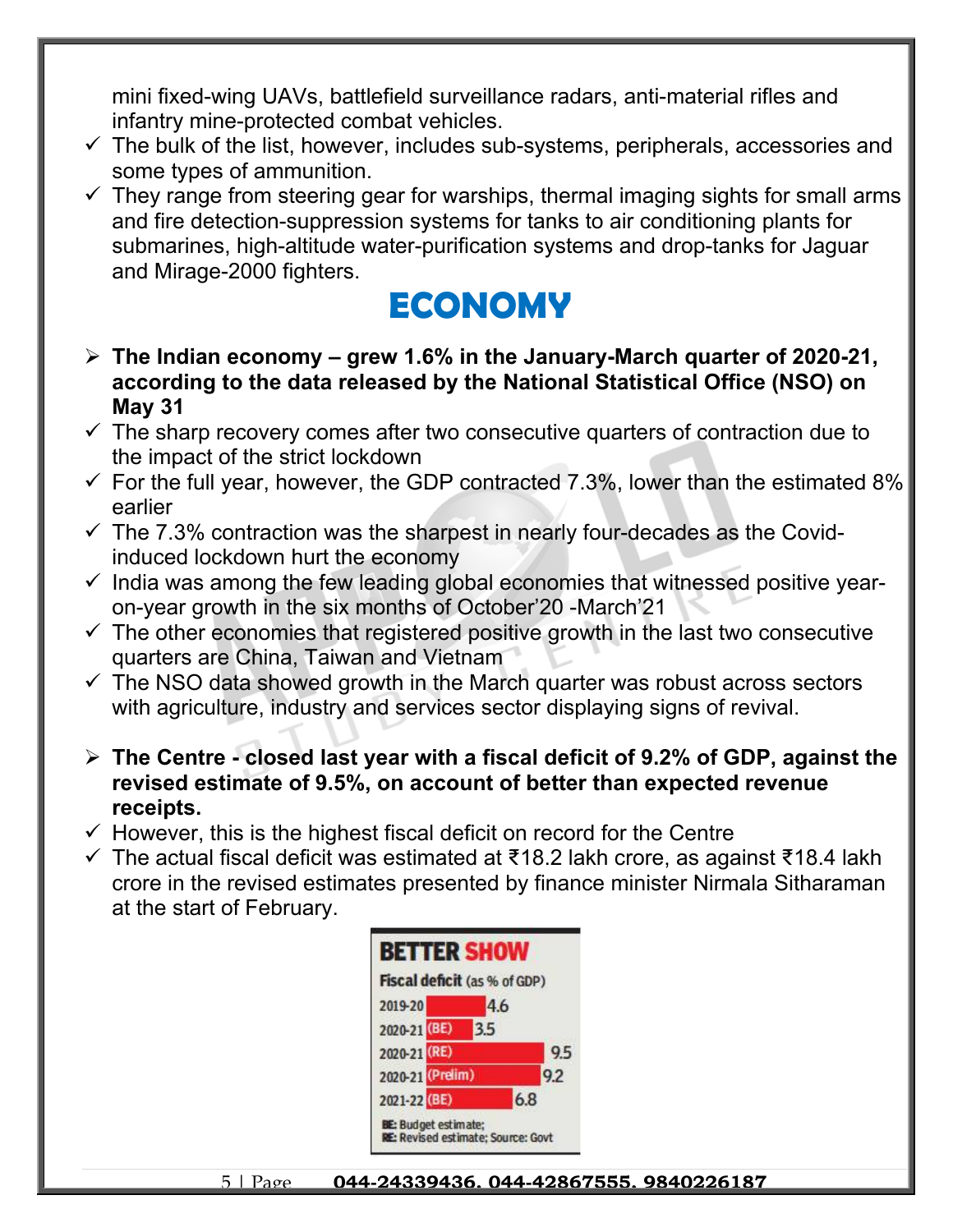- $\checkmark$  Further, the GDP has performed in a positive manner to reduce the fiscal deficit
- $\checkmark$  As per the revised reading released by the National Statistical Organisation on May 31, the value of economic activity was pegged at a little less than ₹197.5 lakh crore.
- $\checkmark$  This was better when compared to the previously estimated GDP of ₹194.8 lakh crore in 2020-21
- $\checkmark$  However, the estimated fiscal deficit is still almost twice the Budget estimate of 4.6% of GDP in 2019-20.
- $\checkmark$  For the current financial year, the government has kept a fiscal deficit target of 6.8% of GDP, due to the second wave of the pandemic
- $\checkmark$  The preliminary data released by the Controller General of Accounts on May 31 showed that expenditure was 1.8% higher than the revised estimate and was estimated at ₹35.1 lakh crore.
- During 2020-21, revenue receipts were estimated at ₹16.3 lakh crore, almost 105% of the revised estimates.
- $\checkmark$  Tax revenue was estimated to be nearly 6% higher than the revised estimate.

### **APPOINTMENTS**

 **Lt-General Manoj Pande – has been appointed as the Chief of the Army's Eastern Command at Kolkata** 



- $\checkmark$  Lt-General Ajai Singh was named the new chief of the tri-Service Andaman and Nicobar Command (ANC).
- $\checkmark$  The Navy also has some new top appointments in its headquarters
- $\checkmark$  Vice Admiral Ravneet Singh was named as the new deputy chief of Indian Navy, while D K Tripathi has been appointed as the chief of personnel
- $\checkmark$  Further, Sandeep Naithani was named as chief of materiel, Rajesh Pendharkar as director-general of naval operations and Kiran Deshmukh as controller of warship production and acquisition.

#### **SPORTS**

 **Former India Open gold-medallist Sanjeet (91kg) – bagged the lone gold among Indian men boxers in the Asian Boxing Championships in Dubai on May 31.**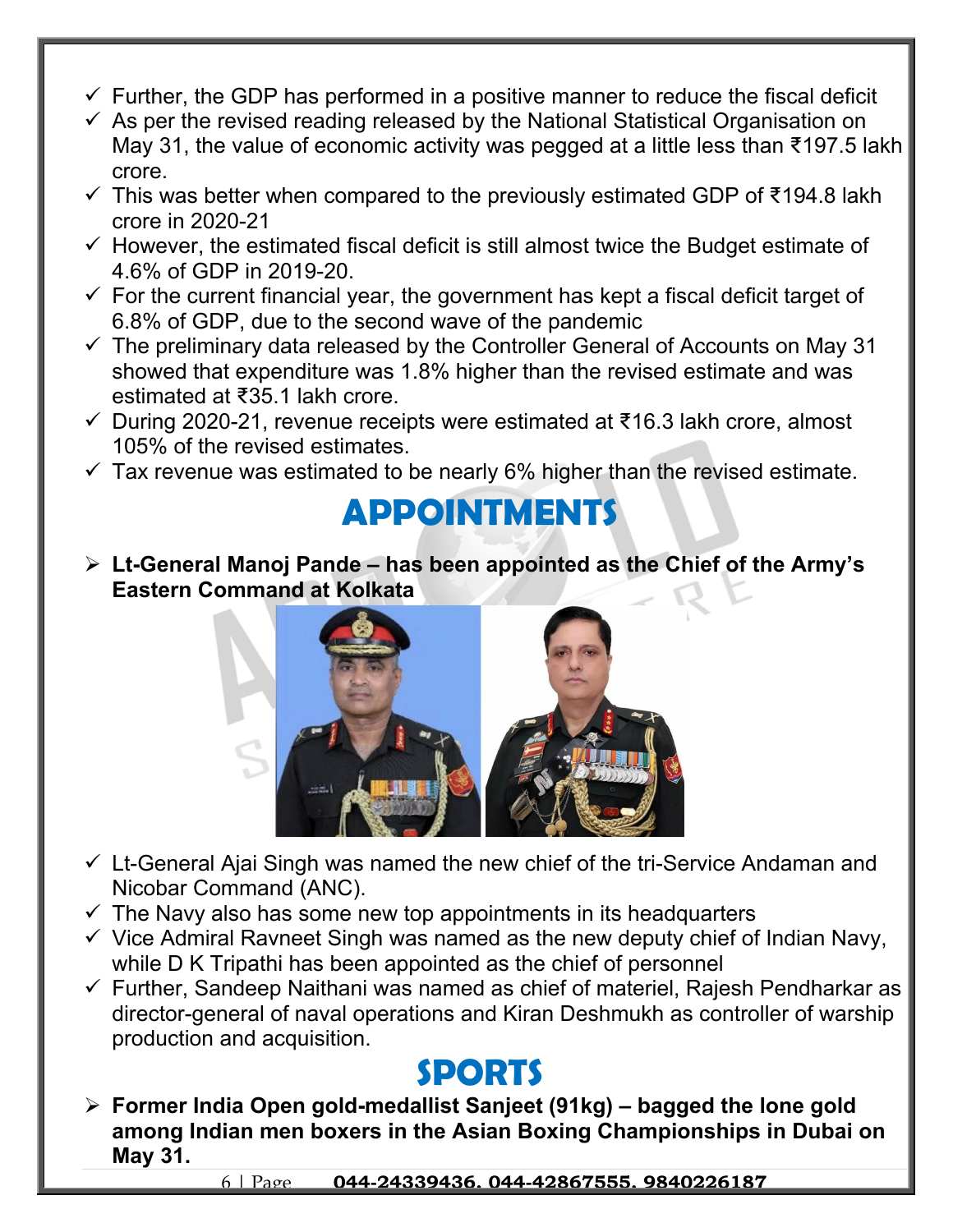

- $\checkmark$  He displayed a stunning victory over Kazakhstan's Olympic-medallist Vassiliy Levit by 4-1 margin
- $\checkmark$  Levit was chasing his fourth gold of the tournament and is an Olympic silvermedallist
- $\checkmark$  However, defending champion Amit Panghal (52kg) and Shiva Thapa (64kg) settled for silver medals in the Championships
- $\checkmark$  With 15 medals in this edition, India surpassed its previous best-ever show at this Championship, achieved in 2019, when the country secured 13 medals in all, including two gold.
- $\checkmark$  This time too, the country finished with two gold.
- $\checkmark$  Panghal lost 2-3 to Shakhobidin Zoirov of Uzbekistan in what was a repeat of the 2019 world championship final, which had also ended in Zoirov's favour.
- $\checkmark$  Thapa (64kg) also lost by the same margin to Mongolia's Baatarsukh Chinzorig, the reigning Asian Games silver-medallist.
- $\checkmark$  This was Thapa's fifth successive podium finish and second silver at the showpiece.

## **INTERNATIONAL DAY**

**World Milk Day - June 1**



 $\checkmark$  The day aims to recognize and appreciate the contribution of milk as a global food  $\checkmark$  It also seeks to highlight the importance of milk and dairy products in our lives